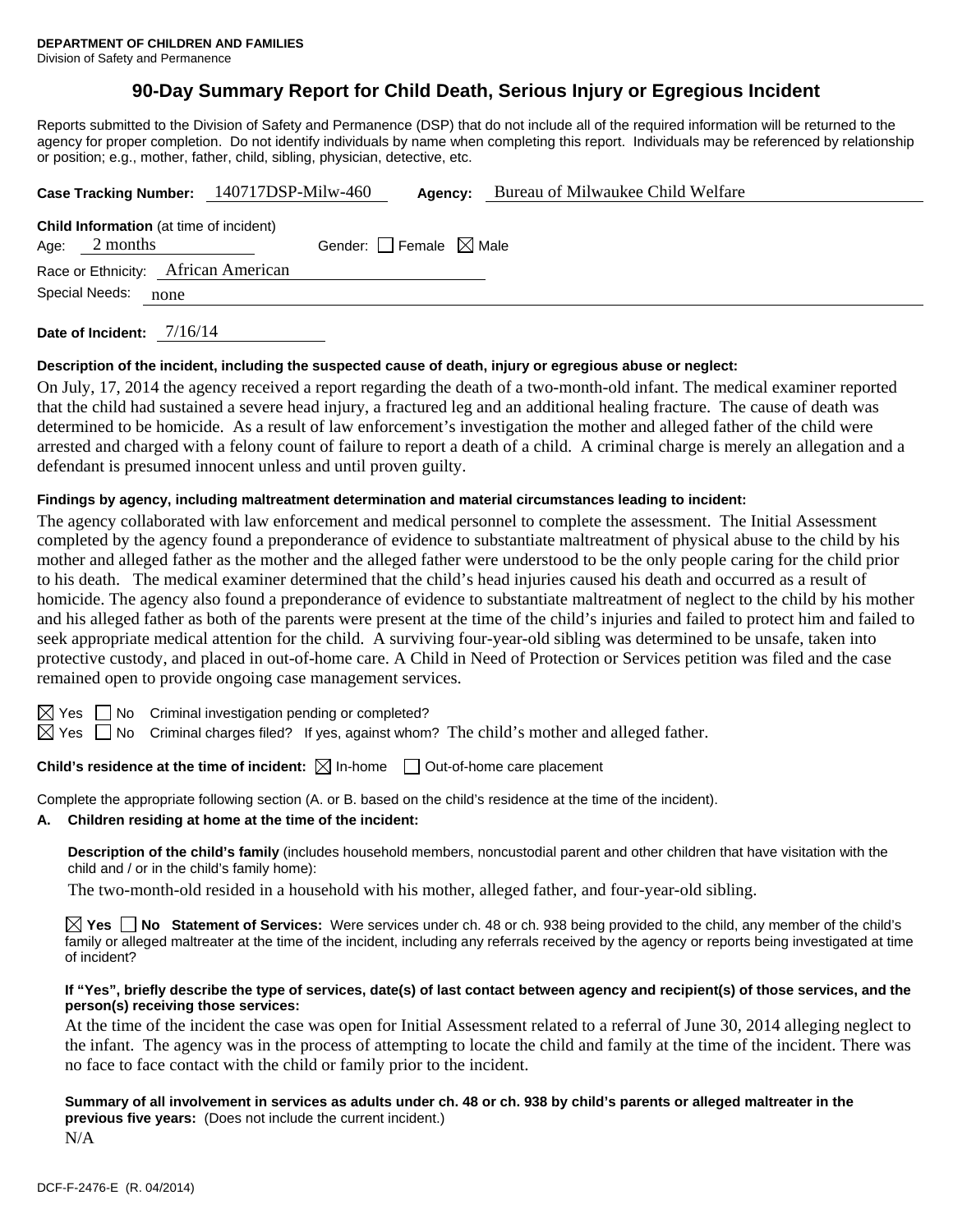**Summary of actions taken by the agency under ch. 48, including any investigation of a report or referrals to services involving the child, any member of the child's family living in this household and the child's parents and alleged maltreater.** (Does not include the current incident.)

(Note: Screened out reports listed in this section may include only the date of the report, screening decision, and if a referral to services occurred at Access. Reports that do not constitute a reasonable suspicion of maltreatment or a reason to believe that the child is threatened with harm are not required to be screened in for an initial assessment, and no further action is required by the agency.)

On May 19, 2014 the agency screened out a CPS report.

On June 30, 2014 the agency screened in a report alleging neglect to the infant. The agency was in the process of attempting to locate the child and family at the time of the incident. There was no face to face contact with the child or family prior to the incident.

### **Summary of any investigation involving the child, any member of the child's family and alleged maltreater conducted under ch. 48 and any services provided to the child and child's family since the date of the incident:**

The agency collaborated with law enforcement and medical personnel to complete the assessment. The Initial Assessment completed by the agency found a preponderance of evidence to substantiate maltreatment of physical abuse to the child by his mother and alleged father as the mother and the alleged father were understood to be the only people caring for the child prior to his death. The medical examiner determined that the child's head injuries caused his death and occurred as a result of homicide. The agency also found a preponderance of evidence to substantiate maltreatment of neglect to the child by his mother and his alleged father as both of the parents were present at the time of the child's injuries and failed to protect him and failed to seek appropriate medical attention for the child. A surviving four year old sibling was determined to be unsafe, taken into protective custody, and placed in out-of-home care. A Child in Need of Protection or Services petition was filed and the case remained open to provide ongoing case management services.

# **B. Children residing in out-of-home care (OHC) placement at time of incident:**

N/A

## **Description of the OHC placement and basis for decision to place child there:** N/A

**Summary of any actions taken by agency in response to the incident:** (Check all that apply.)

## **Description of all other persons residing in the OHC placement home:**

N/A

**Licensing history:** Including type of license, duration of license, summary of any violations by licensee or an employee of licensee or other actions that constitute a substantial failure to protect and promote the welfare of the child. N/A

| ouninialy of any actions taken by agency in response to the incluent. Toneth all that apply.) |                                                      |  |                                                   |
|-----------------------------------------------------------------------------------------------|------------------------------------------------------|--|---------------------------------------------------|
| $\boxtimes$                                                                                   | Screening of Access report                           |  | Attempted or successful reunification             |
| $\mathop{\boxtimes}$                                                                          | Protective plan implemented                          |  | Referral to services                              |
|                                                                                               | Initial assessment conducted                         |  | <b>Transportation assistance</b>                  |
| MMO                                                                                           | Safety plan implemented                              |  | Collaboration with law enforcement                |
|                                                                                               | Temporary physical custody of child                  |  | Collaboration with medical professionals          |
|                                                                                               | Petitioned for court order / CHIPS (child in need of |  | Supervised visitation                             |
|                                                                                               | protection or services)                              |  | Case remains open for services                    |
| MOR<br>R                                                                                      | Placement into foster home                           |  | Case closed by agency                             |
|                                                                                               | <b>Placement with relatives</b>                      |  | Initiated efforts to address or enhance community |
|                                                                                               | Ongoing Services case management                     |  | collaboration on CA/N cases                       |
|                                                                                               |                                                      |  | Other (describe):                                 |
|                                                                                               |                                                      |  |                                                   |

## **FOR DSP COMPLETION IF RECORD OR ON-SITE REVIEW WAS UNDERTAKEN:**

## **Summary of policy or practice changes to address issues identified based on the record or on-site review of the incident:**

Under the Child Welfare Disclosure Act (Section 48.981 (7)(cr), Stats.), the DSP completes a 90-Day review of the agency's practice in each case reported under the act. In accordance with the DCF memo Series 2010-13, dated December 7, 2010, pertaining to the Child Welfare Case Review Protocol, the Bureau of Performance Management (BPM) completed an on-site review in case # 140717DSP-Milw-460.

BMCW practice in Access for the three Access Reports reviewed was conducted in accordance with CPS Access Standards.